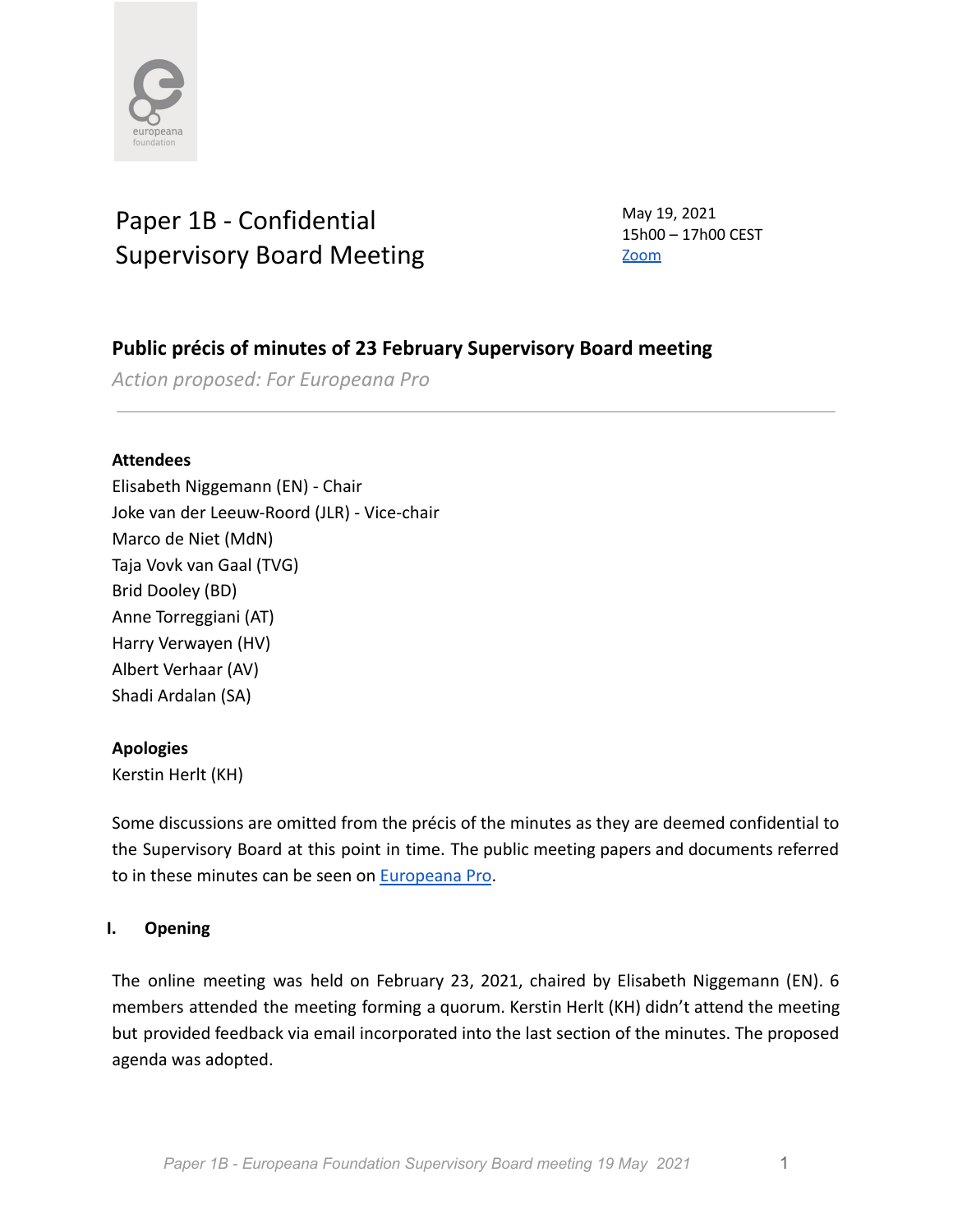

## **I. Minutes, actions and decisions from 14 December meeting**

The Board adopted the minutes of 14 December 2020 meeting Paper 1A , and the public précis of the minutes **[Paper](https://docs.google.com/document/d/1qxsJbTocmUr5aroHWIV__D6xGRi-LpNrsz64gi-epn0/edit) 1B** which will be published on **[Europeana](https://pro.europeana.eu/about-us/foundation) Pro.** Actions and decisions from the last meeting are all complete.

The non-confidential discussions from the Supervisory Board meetings can be shared with the Management Board of ENA and the Steering Group of EAF. The Supervisory Board meetings are normally conducted 'on the record' for transparency, with the 'confidential' or 'Chatham House' rules occasionally invoked in specific cases. Confidential discussions are marked in the minutes.

## **II. Europeana Foundation governance**

**i.** The English statutes have been published on [Europeana](https://pro.europeana.eu/files/Europeana_Professional/Governing_Board/1.%20Statutes/Europeana-Foundation-Statutes-English-2020.pdf) Pro. The English version was the basis for translation into Dutch version. In the event a discrepancy between the versions occurs the Dutch version prevails as the leading legal guide.

**ii.** The internal rules document is work-in progress, built on all other relevant documents and debates throughout the process. It's a public document and will be published on Europeana Pro. The Supervisory Board is called to share their last comments to make sure the rules are comprehensive and nothing major is missing. The Board agrees not to over-regulate or over-complicate the internal rules. Amendments<sup>1</sup> can be made any time with a majority consensus. In article 6 and 7 it will be added that the Supervisory Board and the Advisory Board can propose working groups.

**iii**. The Board of Directors agreement isn't a public document. It will be complemented by the contract between the General Director and the Foundation. In Art. 2 Clause 9: *'Problems and conflicts of any significance in the relationship with third parties' ,* the Board agreed to add '*key stakeholders*' in 2.9 and *'funding'* in 2.3.

<sup>1</sup> Article 16, clause 1 of the statutes: The Supervisory Board may adopt and amend the internal rules to further elaborate them in these Statutes and to regulate other matters concerning the activities of the Foundation. The Supervisory Board shall be empowered to adopt one or more codes of rules or regulations with regard to subjects that are not contained in these articles.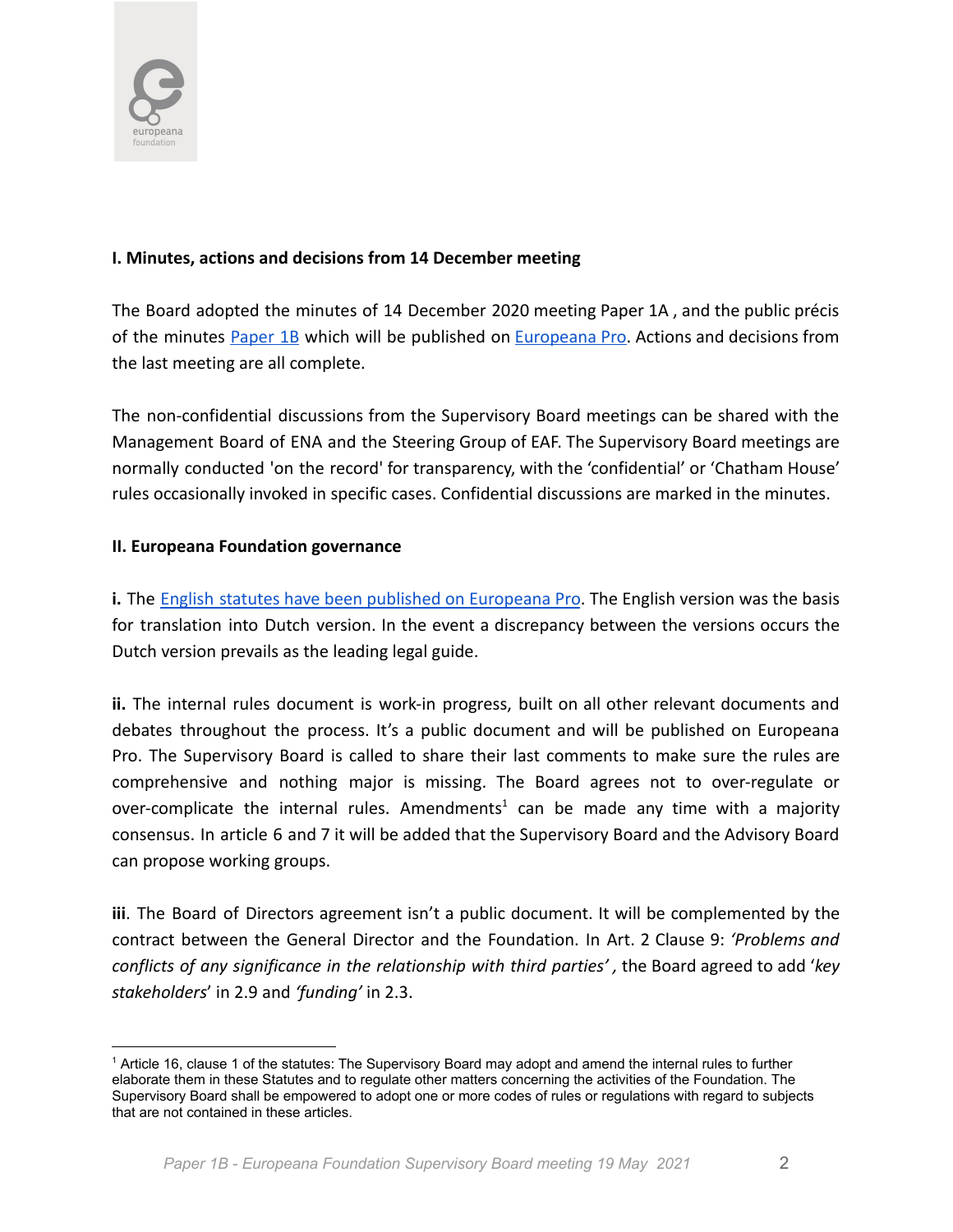

**iv.** Chair and Vice-chair succession

The Board discussed the succession plan for the roles of chair and vice-chair of Foundation.

## **III. Update and discussion on matters relevant to Europeana and the Foundation, (ideas, opportunities, concerns)**

To discuss other urgent matters on the agenda, the Board decided to share their updates/concerns/ideas on basecamp.

## **IV. Europeana Foundation strategic and business planning priorities**

The Board members shared their experience of the Advisory Board meeting: The Management Board of ENA discussed a short analysis of the meeting. The participants enjoyed the first day despite the short time available for more-in-depth discussions. The dynamic that allowed interaction and open discussion was interesting, but if you don't go deep in discussions, findings remain thin. The overall experience was delightful and the Board loved the format. The pace was too fast and the interaction with others was limited. Working in smaller breakout groups and more time allocated to breakout discussions would be better.

The aim was to meet and to get to know the Advisory Board, get them involved and engaged. This defined the design principle. Going deep in discussions is next.

Michael Edson was engaged to collect and present the workshops output in a digestible format. The draft exploratory and initial report from the Advisory Board workshops will be distributed on February 24 for feedback by March 1. It aims to provide the Advisory Board's observations in relation to the explored themes as a platform for dialogue with the staff and for approval by the Supervisory Board. A reworked version may be published for a wider audience on Pro. We find the themes of *Participation and read-write culture, Collaborations across the sector, Digital Public Space, Climate Action* and *Diversity & Inclusion* (through a separate process) of central importance to the Foundation and to the broader cultural sector. We will explore how these themes relate to the work we do under the DSI core service and our three commitments of data quality, infrastructure and capacity building, as well as the impact. We can organise a social online event just before summer to reflect and take a deep dive into the theme of *diversity & inclusion*.